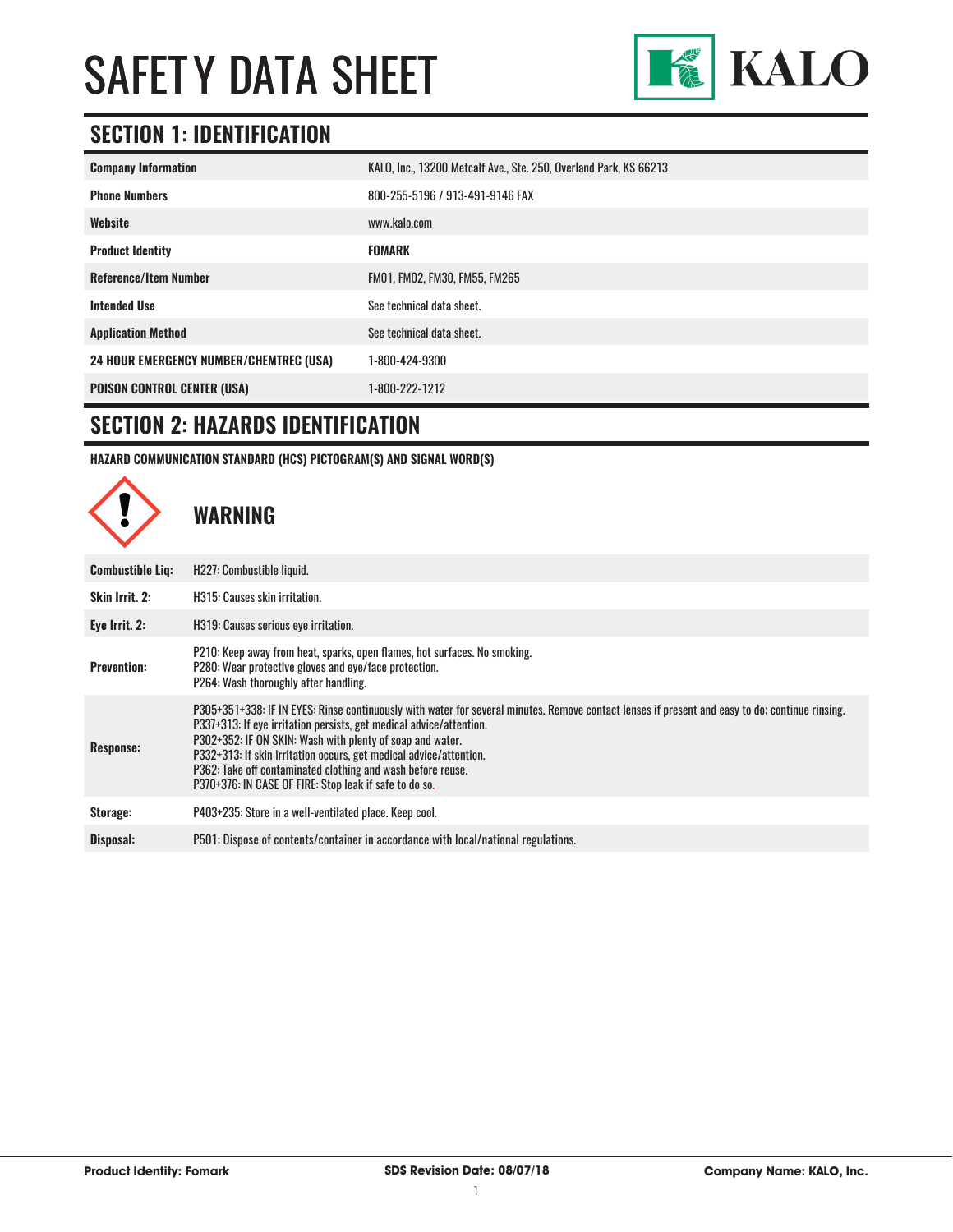

#### **SECTION 3: COMPOSITION/INFORMATION ON INGREDIENTS**

This product is labeled with the following GHS classifications, as it contains substances that present a hazard within the meaning of the relevant State and Federal Hazardous Substances regulations. This product is a proprietary blend and the ingredients and mixture percentages are being withheld as trade secret.

| <b>Ingredient/Chemical Designations:</b> | Proprietary blend of surfactants, coupling agents and solvent                                                  |
|------------------------------------------|----------------------------------------------------------------------------------------------------------------|
| <b>CAS No.:</b>                          | <b>Trade Secret</b>                                                                                            |
| Weight $\%$ :                            | $50 - 100$                                                                                                     |
| Notes:                                   | [1] Substance classified with a health or environmental hazard. [2] Substance with a workplace exposure limit. |
| <b>Ingredient/Chemical Designations:</b> | 2-butoxyethanol                                                                                                |
| <b>CAS No.:</b>                          | $111 - 76 - 2$                                                                                                 |
| Weight $\%$ :                            | $8 - 10$                                                                                                       |
| Notes:                                   | [1] Substance classified with a health or environmental hazard. [2] Substance with a workplace exposure limit. |
| <b>Ingredient/Chemical Designations:</b> | 2-methylpentane-2,4-diol                                                                                       |
| <b>CAS No.:</b>                          | $107 - 41 - 5$                                                                                                 |
| Weight %:                                | $8 - 10$                                                                                                       |
| <b>Ingredient/Chemical Designations:</b> | [1] Substance classified with a health or environmental hazard. [2] Substance with a workplace exposure limit. |

#### **SECTION 4: FIRST AID MEASURES**

| [DESCRIPTIONS] |
|----------------|
|----------------|

| General:           | In all cases of doubt, or when symptoms persist, seek medical attention. Never give anything by mouth to an unconscious person.                                                                                                         |
|--------------------|-----------------------------------------------------------------------------------------------------------------------------------------------------------------------------------------------------------------------------------------|
| <b>Inhalation:</b> | Remove to fresh air. Keep patient warm and at rest. If breathing is irregular or stopped, give artificial respiration. If unconscious, place in the recovery<br>position and obtain immediate medical attention. Give nothing by mouth. |
| Eyes:              | Irrigate copiously with clean fresh water for at least 10 minutes, holding the eyelids apart and seek medical attention.                                                                                                                |
| Skin:              | Remove contaminated clothing. Wash skin thoroughly with soap and water or use a recognized skin cleanser. Do NOT use solvents or thinners.                                                                                              |
| Ingestion:         | If accidentally swallowed, obtain immediate medical attention. Keep at rest. Do NOT induce vomiting.                                                                                                                                    |
|                    | [MOST IMPORTANT SYMPTOMS AND EFFECTS, BOTH ACUTE AND DELAYED]                                                                                                                                                                           |
| Overview:          | No adverse symptoms or effects anticipated under normal handling conditions. See Section 2 for further details.                                                                                                                         |
| Eyes:              | Causes serious eye irritation.                                                                                                                                                                                                          |
| Skin:              | Causes skin irritation.                                                                                                                                                                                                                 |

### **SECTION 5: FIREFIGHTING MEASURES**

| <b>Extinguishing Media:</b>     | Recommended extinguishing media: alcohol resistant foam, CO <sup>2</sup> , powder, water spray. Do not use water jet.                                                                                                                                                                                                                                  |
|---------------------------------|--------------------------------------------------------------------------------------------------------------------------------------------------------------------------------------------------------------------------------------------------------------------------------------------------------------------------------------------------------|
| <b>Special Hazards:</b>         | Combustion may yield smoke, carbon monoxide, and other products of incomplete combustion. Oxides of sulfur, nitrogen or phosphorus may<br>also be formed. Keep away from heat, sparks, open flames and hot surfaces. No smoking.                                                                                                                       |
| <b>Advice For Firefighters:</b> | Evacuate area. Prevent contamination from run-off of adjacent areas, streams, drinking water and sewers. Do not flush down sewers or other<br>drainage systems. Exposed firefighters must wear standard protective equipment and in enclosed areas self-contained breathing apparatus.<br>Use water-spray to cool fire-exposed surfaces and personnel. |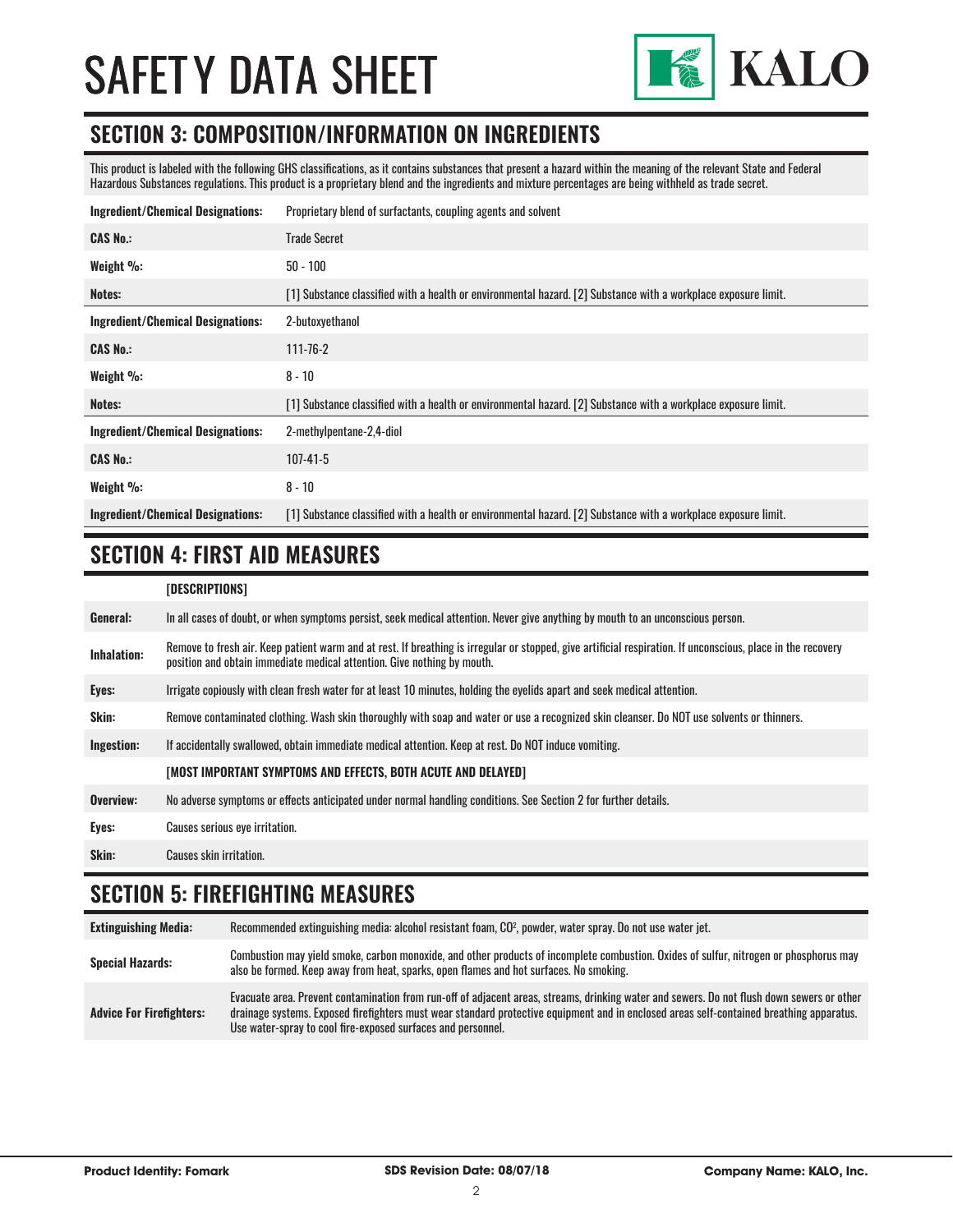

#### **SECTION 6: ACCIDENTAL RELEASE MEASURES**

| <b>Precautions/Procedures:</b>                                         | Keep all sources of ignition away from spill/release. In case of a major spill or spillage in a confined space evacuate the area and<br>check vapor levels.                                                                                                                                                                                                                                                                                                                                                                                                                                                                                                               |
|------------------------------------------------------------------------|---------------------------------------------------------------------------------------------------------------------------------------------------------------------------------------------------------------------------------------------------------------------------------------------------------------------------------------------------------------------------------------------------------------------------------------------------------------------------------------------------------------------------------------------------------------------------------------------------------------------------------------------------------------------------|
| <b>Environmental Precautions:</b>                                      | Do not allow spills to enter drains or water courses.                                                                                                                                                                                                                                                                                                                                                                                                                                                                                                                                                                                                                     |
| <b>Methods and Material For</b><br><b>Containment and Cleaning Up:</b> | Ventilate the area and avoid breathing vapors. Take the personal protective measures listed in Section 8. Contain and absorb spillage<br>with non-combustible materials (e.g. sand/earth/vermiculite). Place in closed containers outside buildings and dispose of according<br>to the Waste Regulations (see Section 13). Clean, preferably with a detergent. Do not use solvents. Do not allow spills to enter drains<br>or water courses. If drains, sewers, streams or lakes are contaminated, inform the local water company immediately. In the case of<br>contamination of rivers, streams, or lakes, the Environmental Protection Agency should also be informed. |

#### **SECTION 7: HANDLING AND STORAGE**

| <b>Precautions For Safe Handling:</b> | Do not get in eyes, on skin, or on clothing. Do not breathe vapors or mists. Keep container closed. Use only with adequate<br>ventilation. Use good personal hygiene practices. Wash hands before eating, drinking, smoking. Remove contaminated clothing and<br>wash before reuse. Destroy contaminated belts and shoes and other items that cannot be decontaminated.<br>See Section 2 for further details. |
|---------------------------------------|---------------------------------------------------------------------------------------------------------------------------------------------------------------------------------------------------------------------------------------------------------------------------------------------------------------------------------------------------------------------------------------------------------------|
| <b>Conditions For Safe Storage:</b>   | Store in tightly closed containers in dry, well-ventilated area, away from excessive heat and incompatibles.<br>See Section 2 for further details.                                                                                                                                                                                                                                                            |
| <b>Incompatible Materials:</b>        | Oxidizing agents, strong acids, strong bases.                                                                                                                                                                                                                                                                                                                                                                 |
| <b>Specific End Use(s):</b>           | See technical data sheet.                                                                                                                                                                                                                                                                                                                                                                                     |

#### **SECTION 8: EXPOSURE CONTROLS/PERSONAL PROTECTION**

| <b>Exposure Data</b> |  |
|----------------------|--|
|                      |  |

**Exposure Data:** This product contains the following ingredient (at greater than 0.1%) with established limits for exposure under OSHA, ACGIH and/or NIOSH.

| <b>CAS No.</b> | Ingredient               | <b>Source</b> | Value                                       |
|----------------|--------------------------|---------------|---------------------------------------------|
| 0000107-41-5   |                          | OSHA          | No Established Limit                        |
|                | 2-methylpentane-2,4-diol | ACGIH         | Ceiling: 25 ppm                             |
|                |                          | NIOSH         | $C$ 25 ppm (125 mg/m <sup>3</sup> )         |
|                |                          |               |                                             |
| <b>CAS No.</b> | Ingredient               | <b>Source</b> | Value                                       |
|                |                          | <b>OSHA</b>   | TWA: 50 ppm (240 mg/m <sup>3</sup> ) [skin] |
| 0000111-76-2   | 2-butoxyethanol          | <b>ACGIH</b>  | TWA: 20 ppm, revised 2003                   |

| <b>Carcinogen Data:</b>      | This product contains no ingredients (at greater than 0.1%) that are suspected of being or known to be a carcinogen under OSHA, NTP or IARC.                                                                                                                                                                                           |  |
|------------------------------|----------------------------------------------------------------------------------------------------------------------------------------------------------------------------------------------------------------------------------------------------------------------------------------------------------------------------------------|--|
|                              | [PERSONAL PROTECTIVE EQUIPMENT]                                                                                                                                                                                                                                                                                                        |  |
| <b>Respiratory:</b>          | If workers are exposed to concentrations above the exposure limit, they must use the appropriate certified respirators.                                                                                                                                                                                                                |  |
| Eyes:                        | Wear safety eyewear (e.g. safety spectacles/goggles/visors) to protect against the splash of liquids.                                                                                                                                                                                                                                  |  |
| Skin:                        | Overalls, which cover the body, arms, and legs, should be worn. Skin should not be exposed. All parts of the body should be washed after<br>contact.                                                                                                                                                                                   |  |
| <b>Engineering Controls:</b> | Provide adequate ventilation. Where reasonably practicable, this should be achieved by the use of local exhaust ventilation and good general<br>extraction. If these are not sufficient to maintain concentrations of particulates, and any vapor below occupational exposure limits, suitable<br>respiratory protection must be worn. |  |
| <b>Other Work Practices:</b> | See technical data sheet.                                                                                                                                                                                                                                                                                                              |  |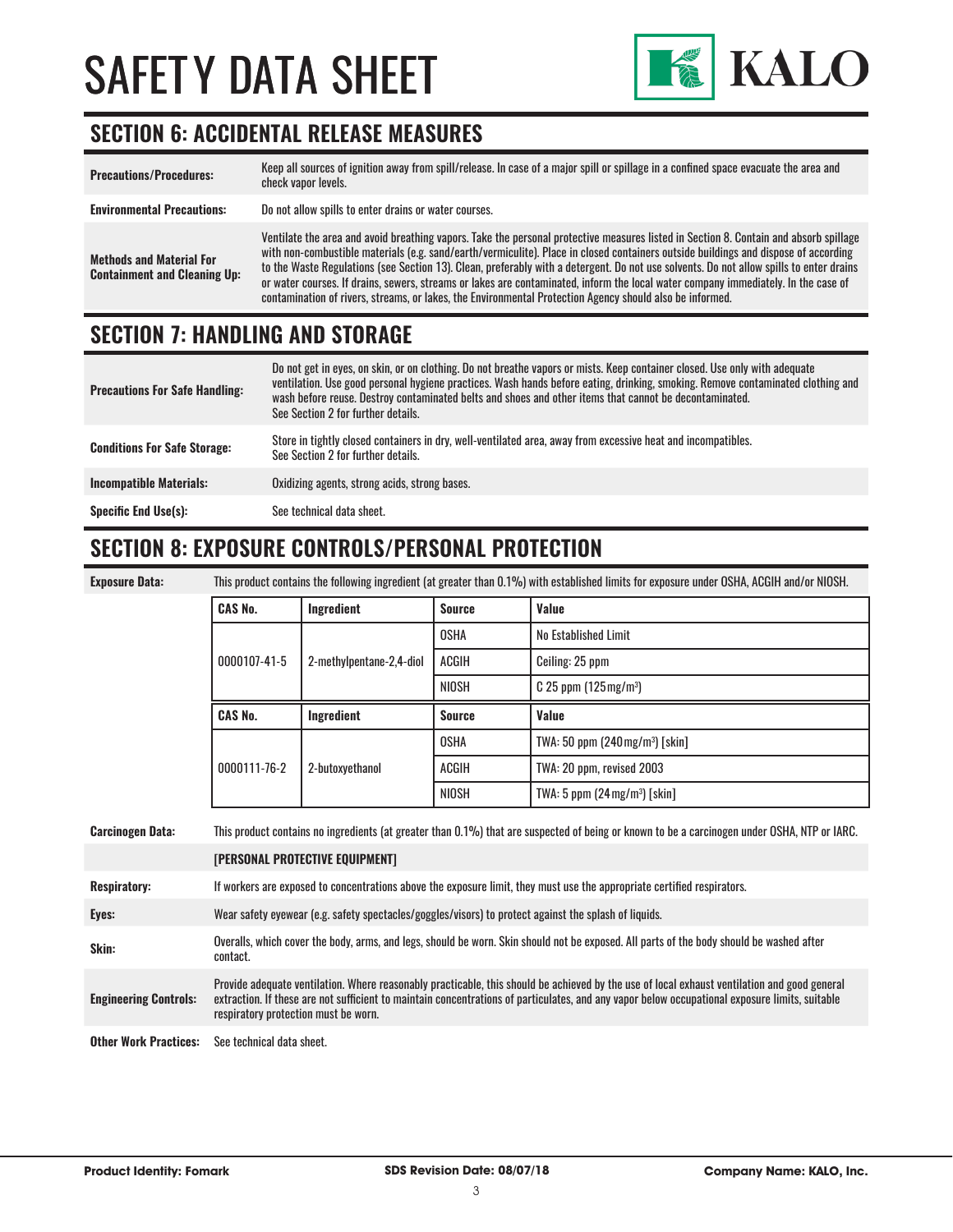

#### **SECTION 9: PHYSICAL AND CHEMICAL PROPERTIES**

| <b>Clear Liquid</b>                  |
|--------------------------------------|
| Sweet                                |
| <b>Not Measured</b>                  |
| 7 - 9 (1% aqueous dilution)          |
| $1.02 - 1.04$ @ 20°C                 |
| 176°F / 80°C (SETA Flash Closed Cup) |
| <b>Not Measured</b>                  |
| <b>Not Measured</b>                  |
| <b>Not Measured</b>                  |
| <b>Not Measured</b>                  |
| <b>Not Measured</b>                  |
| <b>Not Measured</b>                  |
| <b>Not Measured</b>                  |
| Not Applicable                       |
| <b>Not Measured</b>                  |
| <b>Not Measured</b>                  |
| <b>Not Measured</b>                  |
| <b>Not Measured</b>                  |
| <b>Not Measured</b>                  |
| <b>Not Measured</b>                  |
| No other relevant information.       |
|                                      |

### **SECTION 10: STABILITY AND REACTIVITY**

| <b>Reactivity:</b>                       | Not chemically reactive.                                                                                |
|------------------------------------------|---------------------------------------------------------------------------------------------------------|
| <b>Chemical Stability:</b>               | Stable under normal ambient and anticipated conditions of use.                                          |
| <b>Hazardous Reactions:</b>              | Hazardous reactions not anticipated.                                                                    |
| <b>Conditions To Avoid:</b>              | Extended exposure to high temperatures can cause decomposition. Avoid all possible sources of ignition. |
| <b>Incompatible Materials:</b>           | Oxidizing agents, strong acids, strong bases.                                                           |
| <b>Hazardous Decomposition Products:</b> | Not anticipated under normal conditions of use.                                                         |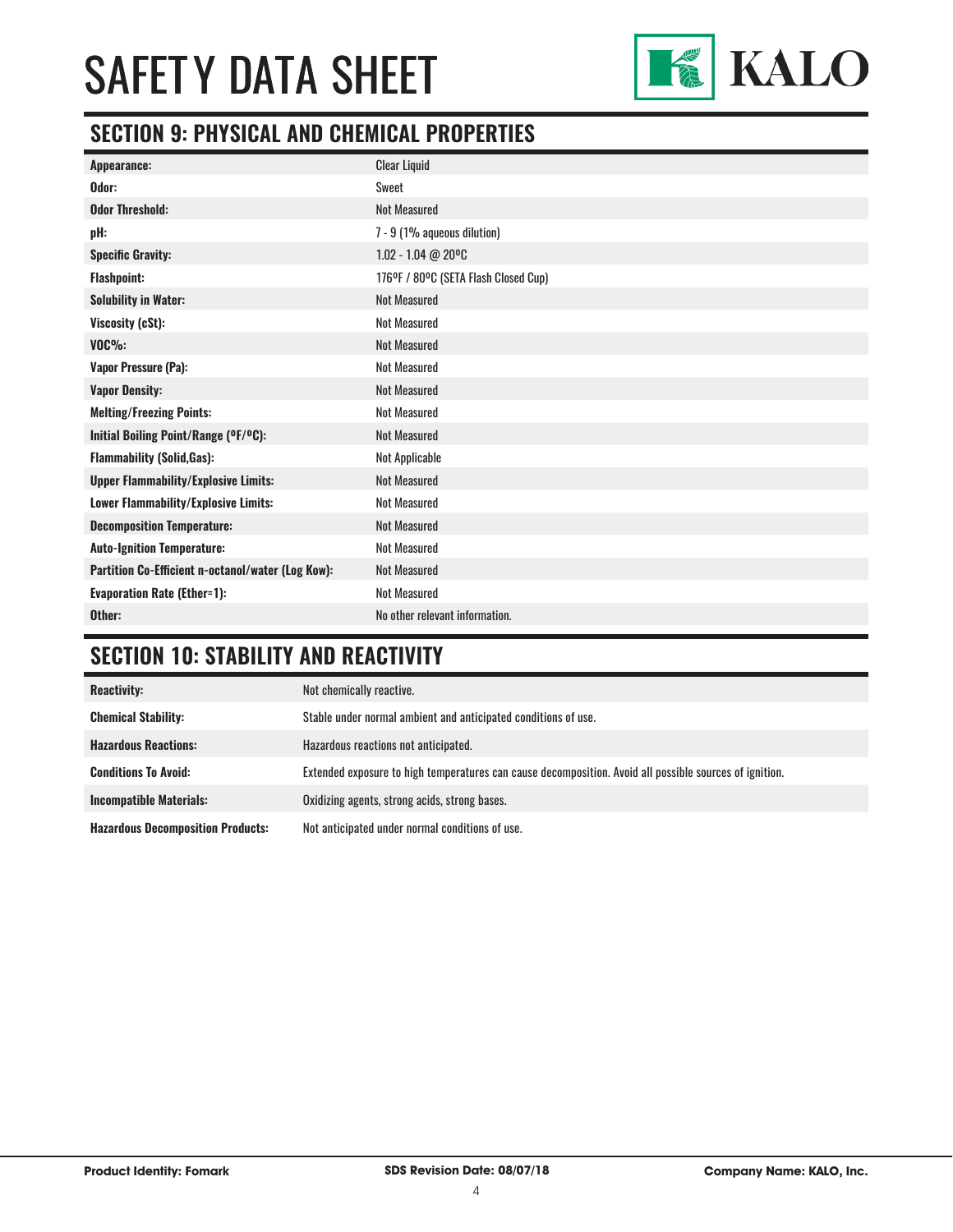

#### **SECTION 11: TOXICOLOGICAL INFORMATION**

|                                                                   | [ACUTE TOXICITY ESTIMATE]                                     |                 |
|-------------------------------------------------------------------|---------------------------------------------------------------|-----------------|
| Ingredients:                                                      | Proprietary Blend of Surfactants, Coupling Agents and Solvent |                 |
| Oral LD50mg/kg:                                                   | >5,000.00/Category: NA                                        |                 |
| Skin LD50mg/kg:                                                   | >5,000.00/Category: NA                                        |                 |
| Inhalation Vapor LC50mg/L/4hr:                                    | No Data Available                                             |                 |
| Inhalation Dust/Mist LC50mg/L/4hr:                                | No Data Available                                             |                 |
| <b>ITEM</b>                                                       | <b>HAZARD</b>                                                 | <b>CATEGORY</b> |
| <b>Acute Toxicity (mouth):</b>                                    | <b>Not Applicable</b>                                         | --              |
| <b>Acute Toxicity (skin):</b>                                     | <b>Not Applicable</b>                                         | --              |
| <b>Acute Toxicity (inhalation):</b>                               | Not Applicable                                                | --              |
| <b>Skin Corrosion/Irritation:</b>                                 | <b>Causes skin irritation.</b>                                | $\mathbf{2}$    |
| <b>Eye Damage/Irritation:</b>                                     | <b>Causes serious eye irritation.</b>                         | $\mathbf 2$     |
| <b>Sensitization (respiratory):</b>                               | <b>Not Applicable</b>                                         | --              |
| <b>Sensitization (skin):</b>                                      | <b>Not Applicable</b>                                         | --              |
| <b>Germ Toxicity:</b>                                             | <b>Not Applicable</b>                                         | --              |
| <b>Carcinogenicity:</b>                                           | <b>Not Applicable</b>                                         | --              |
| <b>Reproductive Toxicity:</b>                                     | <b>Not Applicable</b>                                         | --              |
| Specific Target Organ Systemic Toxicity-Single Exposure:          | <b>Not Applicable</b>                                         | --              |
| <b>Specific Target Organ Systemic Toxicity-Repeated Exposure:</b> | <b>Not Applicable</b>                                         | --              |
| <b>Aspiration Hazard:</b>                                         | <b>Not Applicable</b>                                         | $-$             |

### **SECTION 12: ECOLOGICAL INFORMATION**

| <b>Toxicity:</b>                       | Ecotoxicity studies have not been conducted on this preparation. |
|----------------------------------------|------------------------------------------------------------------|
| <b>Persistence and Degradability:</b>  | There is no data available on the preparation itself.            |
| <b>Bioaccumulative Potential:</b>      | Not measured.                                                    |
| <b>Mobility In Soil:</b>               | No data available.                                               |
| <b>Results of PBT and vPvB Assess:</b> | This product contains no PBT/vPvB chemicals.                     |
| <b>Other Adverse Effects:</b>          | No data available.                                               |